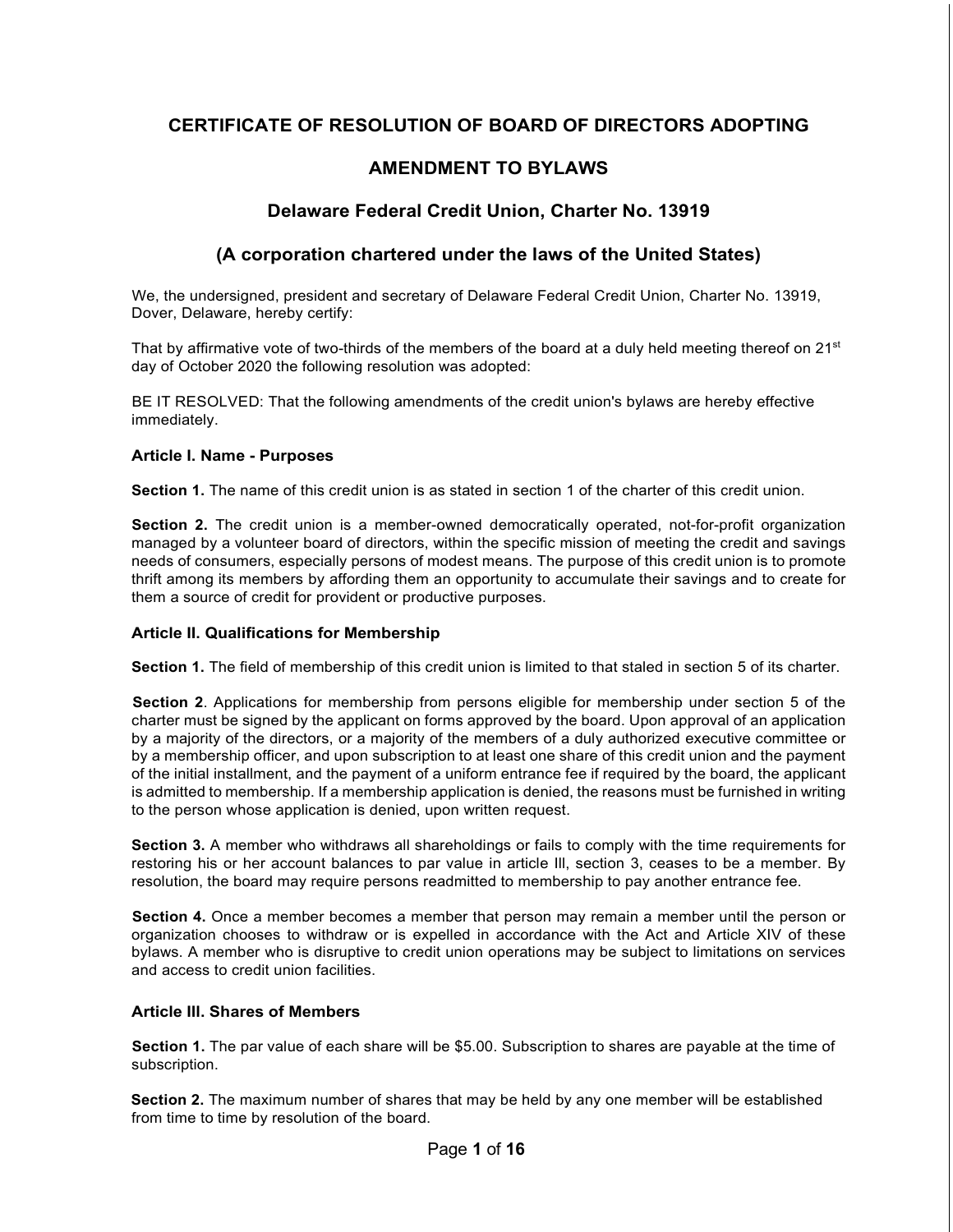**Section 3.** A member who fails to complete payment of one share within 30 days of admission to membership, or within 30 days from the increase in the par value of shares, or a member who reduces the share balance below the par value of one share and does not increase the balance to at least the par value of one share within 30 days of the reduction *will* be terminated from membership.

**Section 4**. Shares may only be transferred from one member to another by an instrument in a form as the board may prescribe. Such transfer will carry dividend credits with it.

**Section 5.** Money paid in on shares or installments of shares may be withdrawn as provided in these bylaws or regulation on any day when payment on shares may be made provided, however, that

(a) The board has the right, at any time, to require members to give, in writing, not more than 60 days notice of intention to withdraw the whole or any part of the amounts paid in by them.

- (b) (Reserved)
- (c) No member may withdraw any shareholdings below the amount of the member's primary or contingent liability to the credit union if the member is delinquent as a borrower, or if borrowers for whom the member is co-maker, endorser, or guarantor are delinquent, without the written approval of the credit committee or loan officer; except that shares issued in an irrevocable trust as provided in section 6 of this article are not subject to restrictions upon withdrawal except as stated in the trust agreement. Coverage of overdrafts under an overdraft protection policy doesnot constitutedelinquency forpurposesofthisparagraph.
- (d) The share account of a deceased member (other than one held in joint tenancy with another member) may be continued until the close of the dividend period in which the administration of the deceased's estate is completed.
- (e) The board will have the right, at any time, to impose a fee for excessive share withdrawals from regular share accounts. The number of withdrawals not subject to a fee and the amount of the fee will be established by board resolution and will be subject to regulations applicable to the advertising and disclosure of terms and conditions on memberaccounts.

**Section 6.** Shares may be issued in a revocable or irrevocable trust, subject to the following:

When shares are issued in a revocable trust, the settler must be a member of this credit union in his own right. When shares are issued in an irrevocable trust, either the settler or the beneficiary must be a member of this credit union. The name of the beneficiary must be stated in both a revocable and irrevocable trust. For purposes of this section, shares issued pursuant to a pension plan authorized by the rules and regulations will be treated as an irrevocable trust unless otherwise indicated in the rules and regulations.

**Section 7. Option A- Separate account not required to establish membership.** Owners of a joint account may both be members of the credit union without opening separate accounts. For joint membership, both owners are required to fulfill all of the membership requirements including each member purchasing and maintaining at least one share in the account.

#### **Article IV. Meetings of Members**

**Section 1.** Annual Meeting. The annual meeting of the members must be held during the month of May and no later than May 31 in the county in which any office of the credit union is located or within a radius of 100 miles of such office, at the time and place as the board determines and announces in the notice of the annual meeting.

**Section 2.** At least 30 but no more than 75 days before the date of any annual meeting or at least 7 days before the date of any special meeting of the members, the secretary must give written notice to each member by in person delivery, or by mailing the written notice to each member at the address that appears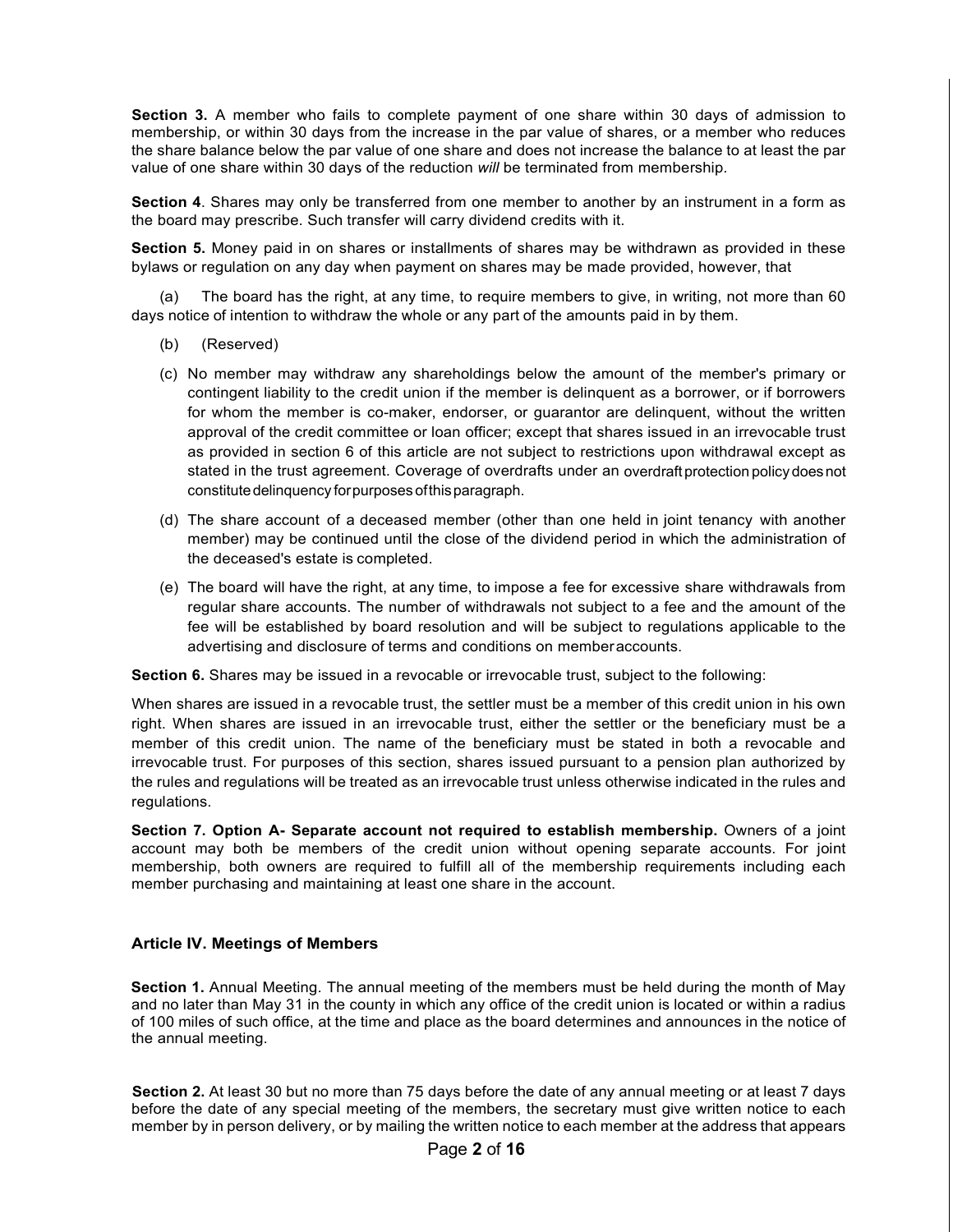on the records of this credit union, or for members who have opted to receive statements and notices electronically, by electronic mail. Notice of the annual meeting may be given by posting the notice in a conspicuous place in the office of this credit union where it may be read by the members, at least 30 days prior to such meeting, if the annual meeting is to be held during the same month as that of the previous annual meeting and if this credit union maintains an office that is readily accessible to members where regular business hours are maintained. Any meeting of the members, whether annual or special, may be held without prior notice, at any place or time, if all the members entitled to vote, who are not present at the meeting, waive notice in writing, before, during, or after the meeting.

Notice of any special meeting must state the purpose for which it is to be held, and no business other than that related to this purpose may be transacted at the meeting.

**Section 3.** Special Meetings. The chair or the board of directors may call special meeting of the members upon a majority vote, or by the supervisory committee as provided in these bylaws and may be held at any location permitted for the annual meeting. The chair within must call a special meeting 30 days of the receipt of a written request of 25 members or 5% of the members as of the date of the request, whichever number is larger. However, a request of no more than *750* members may be required for such meeting. The notice of a special meeting must be given as provided in section 2 of this article.

**Section 4.** Items of Business for Annual Meeting and Rules of order for Annual and Special Meetings. The suggested order of business at annual meetings of members is--

- (a)Ascertainment that a quorum is present.
- (b)Reading and approval or correction of the minutes of the last meeting.
- (c) Report of directors if there is one.
- (d)Report of the financial officer or the chief management official.
- (e)Report of the credit committee if there is one.
- (f) Report of the supervisory committee.
- (g)Unfinished business.
- (h)New business other than elections.
- (i) Elections.
- (j) Adjournment.

To the extent consistent with these bylaws, all meetings of the members will be conducted according to "Robert's Rules of Order." The order of business for the annual meeting may vary from the suggested order, provided it includes all required items and complies with the rules of procedure adopted by the credit union.

**Section 5.** Except as otherwise provided, 15 members constitute a quorum at annual or special meetings. If no quorum is present, an adjournment may be taken to a date not fewer than 7 or more than 14 days thereafter. The members present at any such adjourned meeting will constitute a quorum, regardless of the number of members present. The same notice must be given for the adjourned meeting as is prescribed in section 2 of this article for the original meeting, except that such notice must be given not fewer than 5 days previous to the date of the meeting as fixed in the adjournment.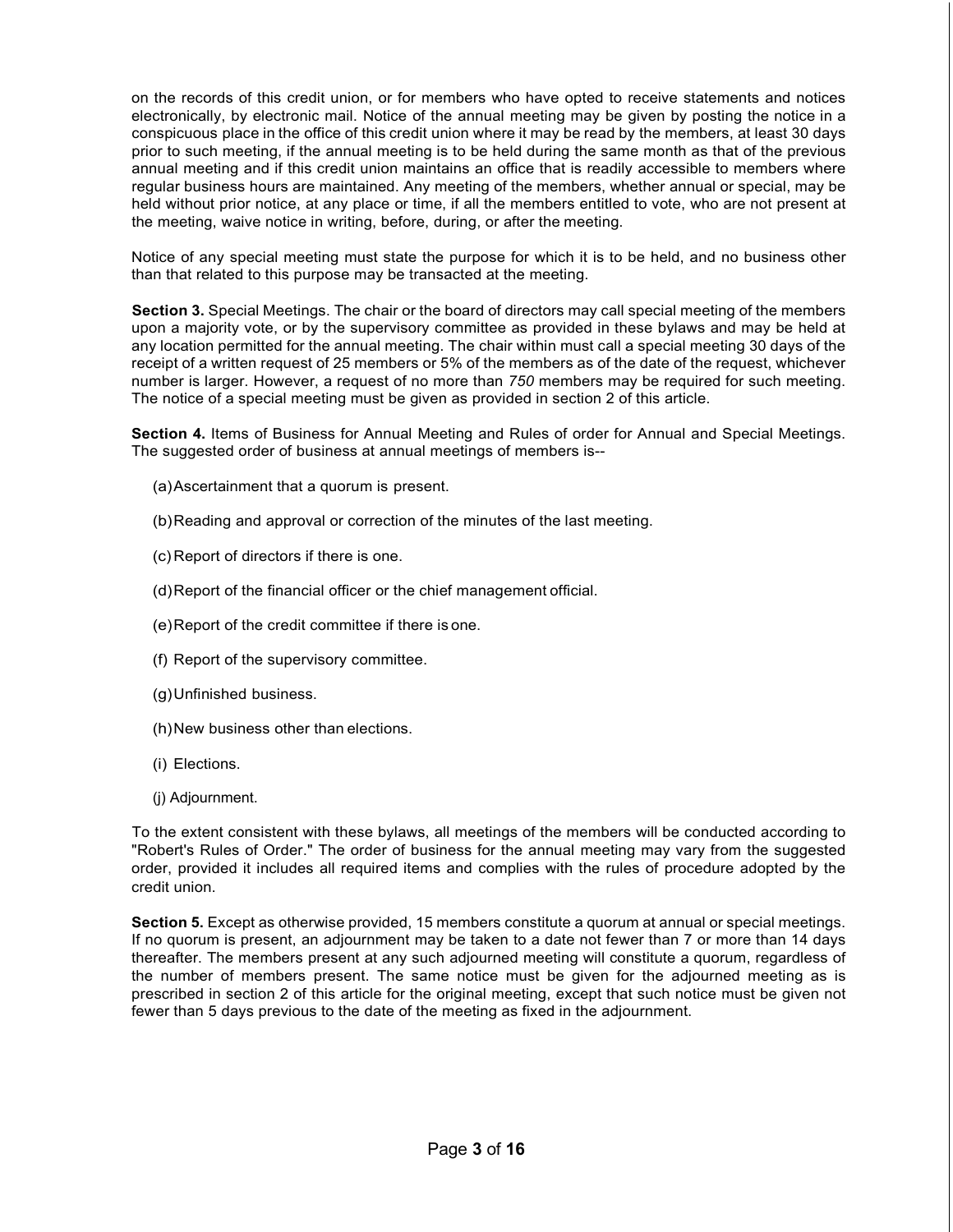### **Article V. Elections**

#### **Option A4 - Election by electronic device (including but not limited to telephone and electronic mail) or mail ballot; nominating committee and nominations by petition**

**Section 1.** Nomination procedures.

- a. At least 120 days before each annual meeting, the chair will appoint a nominating committee of three or more members. The nominating committee will nominate at least one member for each vacancy, including any unexpired term vacancy, for which elections are being held, and determine that the members nominated are agreeable to the placing of their names in nomination and will accept office if elected. The nominating committee must widely publicize the call for nominations to all members by any medium and interview each member that meets any qualifications established by the nominating committee.
- b. At least 90 days before the annual meeting, the nominating committee files its nominations with the secretary of the credit union. At least 75 days before the annual meeting, the secretary notifies, in writing, all members eligible to vote that they may make nominations for vacancies by petition signed by a minimum of 250 members who are eligible to vote. The secretary may use electronic mail to notify members who have opted to receive notices or statements electronically.
- c. The written notice must specify that the credit union will not conduct the election by ballot and there will be no nominations from the floor when the number of nominees equals the number of open positions.
- d. The notice will include, in a form approved by the board of directors, a brief statement of qualifications and biographical data for each nominee submitted by the nominating committee. Each nominee by petition must submit a similar statement of qualifications and biographical data with the petition.
- e. The written notice must state the closing date for receiving nominations by petition. At least 40 days before the annual meeting, nominee(s) must file the nomination petition with the secretary of the credit union. To be effective, nominee(s) must include a signed certificate with the nomination petition stating that they are agreeable to nomination and will serve if elected to office.
- f. At least 35 days before the annual meeting, the secretary will post the nominations by petition along with those of the nominating committee in a conspicuous place in each credit union office and on the credit union's website (if the credit union maintains a website).

**Section 2.** Election procedures. The plurality of vote determines all elections. The election is conducted by electronic device or mail ballot, subject to the following conditions:

(a) The board of directors will appoint the election tellers;

(b) At least 30 days before the annual meeting, the secretary will ensure either a printed ballot or notice of ballot is mailed to all members eligible to vote if there are sufficient nominations made by the nominating committee or by petition to provide more nominees than open positions. The secretary may use electronic mail to provide the notice of ballot to members who have opted to receive notices or statements electronically;

- (c) If the credit union is conducting its elections electronically, the secretary will cause the following materials to.be mailed to each eligible voter and the following procedures will be followed:
	- (1) One notice of balloting stating the names of the candidates for the board of directors and the candidates for other separately identified offices or committees. The notice must include a brief statement of qualifications and biographical data for each candidate in a form approved by the board of directors. The secretary may use electronic mail to provide the notice of ballot to members who have opted to receive notices or statements electronically.

(2) One mail ballot that conforms to Section 2(d) of this article and one instruction sheet stating specific instructions for the electronic election procedure, including how to access and use the system, and the period of time in which votes will be taken. The instruction will state that members without the requisite electronic device necessary to vote on the system may vote by mail ballot upon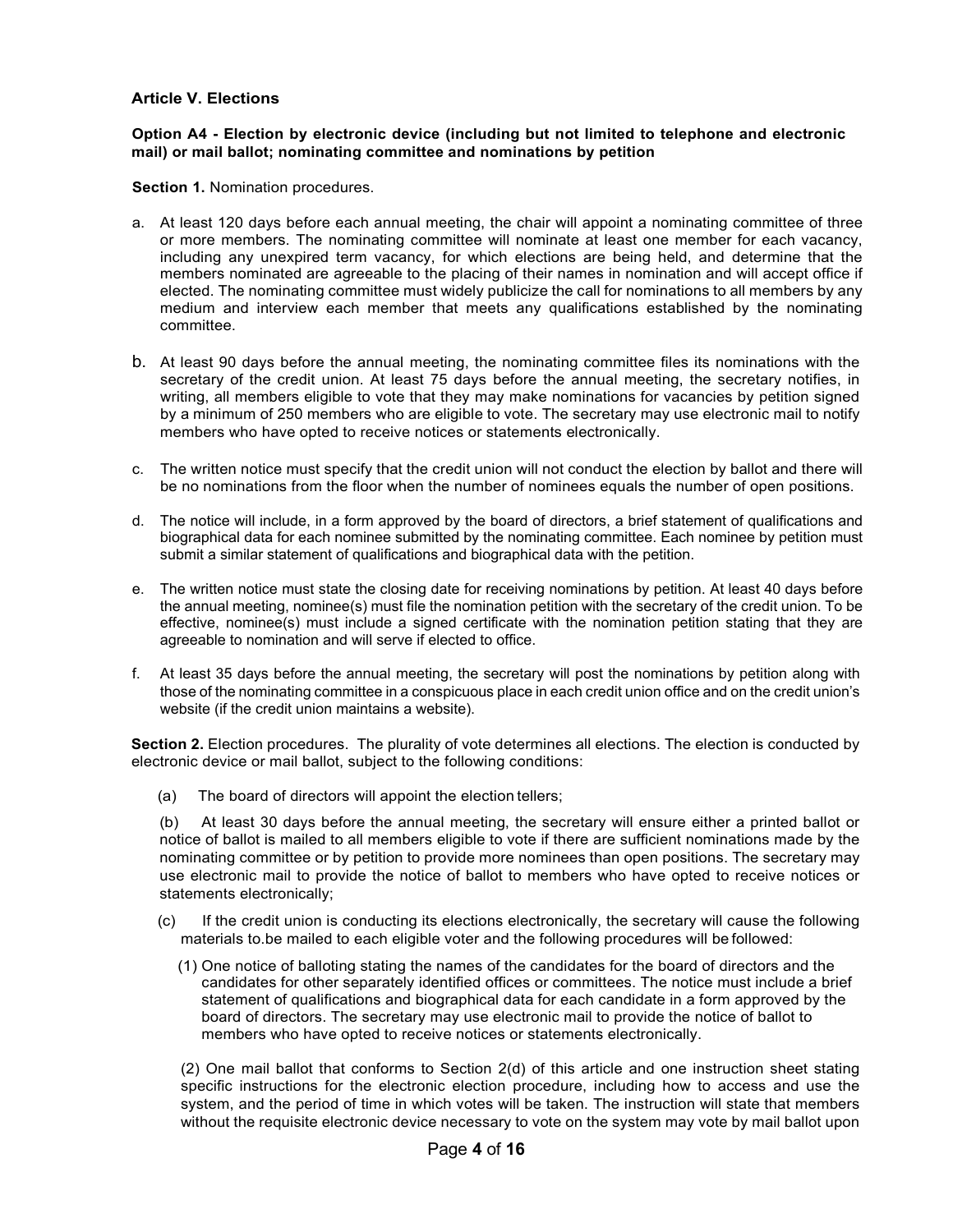written or telephone request and specify the date the request must be received by the credit union. For members who have opted to receive notices or statements electronically, the mail ballot is not required, and electronic mail may be used to provide the instructions for the electronic election procedure.

(3) The election tellers verify, or cause to be verified, the name of the voter and their credit union account number as registered in the electronic balloting system. The election tellers will test the integrity of the balloting system at regular intervals during the election period.

(4) Election tellers must receive ballots no later than midnight, 5 calendar days before the annual meeting.

(5) Election tellers will tally the vote and the chair will make the result of the vote public at the annual meeting.

(6) If the electronic balloting system malfunctions, the board of directors may, in its discretion, hold the election by mail ballot only. The mail ballots must conform to Section 2(d) of this article and the secretary must mail them once more to all eligible members 30 days before the annual meeting. The board may make reasonable adjustments to the voting time frames above, or postpone the annual meeting when necessary, to complete the elections before the annual meeting.

(d) If the credit union is conducting its election by mail ballot, the secretary will ensure the mailing of the following materials to each member using the following procedures+:

(1) One ballot, clearly identified as the ballot, with the names of the candidates for the board of directors and the candidates for other separately identified offices or committees printed in random order. A brief statement of qualifications and biographical data for each candidate, in a form approved by the board of directors, will accompany the ballot;

(2) One ballot envelope, with instructions to place the completed ballot placed in the envelope and seal the envelope;

(3) One identification form the member completes that includes their name, address, signature and credit union account number;

(4) One mailing envelope that instructs the member to insert the sealed ballot envelope and the identification form. The mailing envelope must have prepaid postage and be preaddressed for return to the election tellers;

(5) When properly designed with features that preserve the secrecy of the ballot, the ballot, identification form, and prepaid postage and preaddressed return envelope may be combined;

(6) The election tellers will verify, or cause to be verified, the name and credit union account number of the voter as appearing on the identification form. The tellers will retain the verified identification form and the sealed ballot envelope until the vote count is completed. In the event of a questionable or challenged identification form, the tellers must retain the identification form and sealed ballot envelope together until the verification or challenge is resolved;

(7) Election tellers must receive ballots mailed to them no later than midnight 5 days before the date of the annual meeting;

(8) The election tellers will tally the vote. They will verify the result at the annual meeting and the chair will make the result of the vote public at the annual meeting.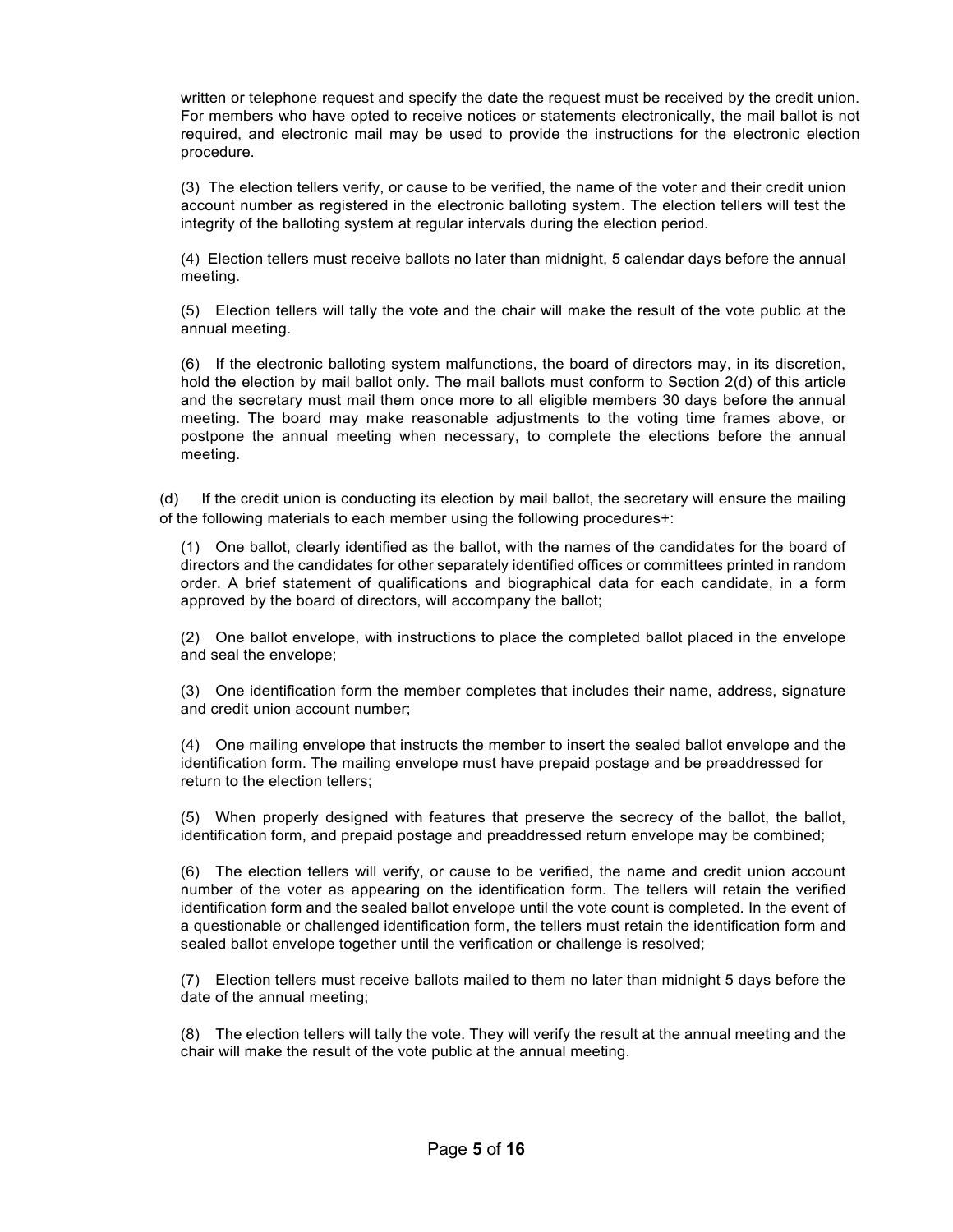**Section 3.** Nominations may be in the following order:

(a) Nominations for directors.

(b) Nominations for credit committee members, if applicable. Elections may be by separateballots following the same order as the above nominations or, if preferred, may be by one ballot for all offices.

**Section 4.** Proxy and agent voting. Members cannot vote by proxy. A member other than a natural person may vote through an agent designated in writing for the purpose.

**Section 5.** One vote per member. Irrespective of the number of shares, no member has more than one vote.

**Section 6.** Submission of information regarding credit union officials to NCUA. The secretary must forward the names and business addresses of board members, board officers, executive committee, credit committee members, if applicable, and supervisory committee members to the Administration in accordance with the Act and regulations in the manner as required by the Administration.

**Section 7.** Minimum age requirement. Members must be at least 18 years of age by the date of the meeting (or for appointed offices, the date of appointment) in order to vote at meetings of the members, hold elective or appointive office, sign nominating petitions, or sign petitions requesting special meetings.

## **Article VI. Board of Directors**

**Section 1.** The board consists of 9 members, all of whom must be members of this credit union. The number of directors may be changed to an odd number not fewer than 5 or more than 15 by resolution of the board. No reduction in the number of directors may be made unless corresponding vacancies exist as a result of deaths, resignations, expiration of terms of office, or other actions provided by these bylaws. A copy of the resolution of the board covering any increase or decrease in the number of directors must be filed with the official copy of the bylaws of this credit union.

**Section 2.** No directors or committee member may be a paid employee of the credit union. No immediate family member of a director or committee member may be a paid employee of the credit union. In no case may employees and family members constitute a majority of the board. The board may appoint a management official who may not be a member of the board and one or more assistant management officials who may not be a member of the board.

**Section 3.** Regular terms of office for directors must be for periods of either 2 or 3 years as the board determines: provided, however, that all regular terms must be for the same number of years and until the election and qualification of successors. The regular terms must be fixed at the beginning, or upon any increase or decrease in the number of directors, that approximately an equal number of regular terms must expire at each annual meeting.

**Section 4.** Any vacancy on the board or supervisory committee will be filled as soon as *possible* by vote of a majority of the directors then holding office. Directors and committee members so appointed will hold office only until the next annual meeting, at which any unexpired terms will be filled by vote of the members, and until the qualification of their successors. Members of the supervisory committee so appointed will hold office until the first regular meeting of the board following the next annual meeting of members, at which the regular term expires, and until the appointment and qualification of their successors.

**Section 5.** A regular meeting of the board must be held each month at the time and place fixed by resolution of the board. One regular meeting each calendar year must be conducted in person. If a quorum is present in person for the annual in person meeting, the remaining board members may participate using audio or video teleconference methods. The other regular meetings may be conducted using audio or video teleconference methods. The chair, or in the chair's absence the ranking vice chair, may call a special meeting of the board at any time and must do so upon written request of a majority of the directors then holding office. Unless the board prescribes otherwise, the chair, or in the chair's absence the ranking vice chair, will fix the time and place of special meetings. Notice of all meetings will be given in such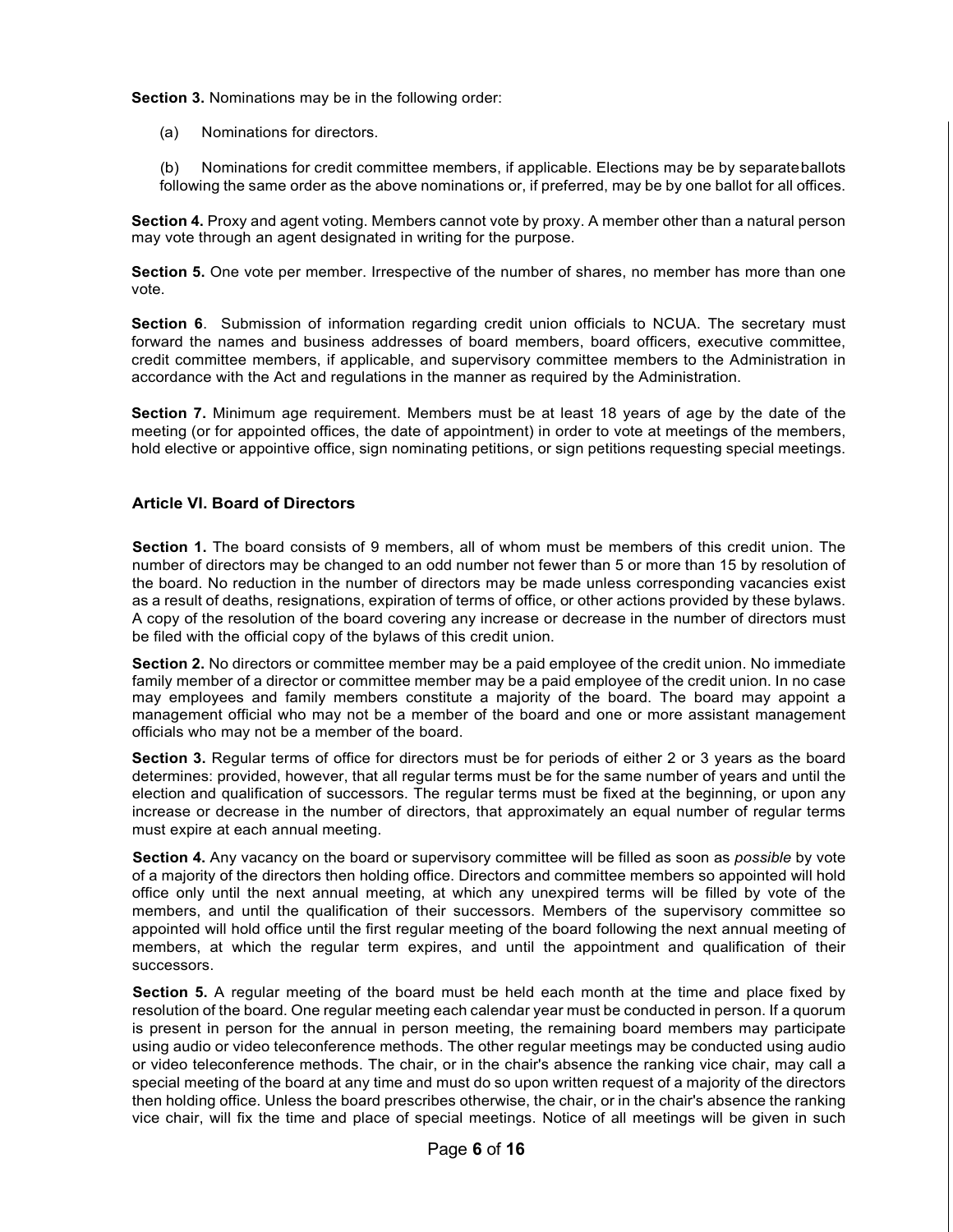manner as the board may from time to time by resolution prescribe. Special meetings may be conducted using audio or video teleconference methods.

**Section 6.** The board has the general direction and control of the affairs of this credit union and is responsible for performing all the duties customarily performed by boards of directors. This includes but is not limited to the following:

(a) Directing the affairs of the credit union in accordance with the Act, these bylaws, the rules and regulations and sound business practices.

(b) Establishing programs to achieve the purposes of this credit union as stated in Article I, Section 2, of these bylaws.

(c) Establishing lending policies, a loan collection program and authorizing the charge-off of uncollectible loans.

- (d) Establishing policies to address training for directors and volunteer officials in areas such as ethics and fiduciary responsibility, regulatory compliance, and accounting.
- (e) Ensuring that staff and volunteers who handle the receipt, payment or custody of money or other property of this credit union; or property in its custody as collateral or otherwise, are properly bonded in accordance with the Act and regulations.

(f) Performing additional acts and exercising additional powers as may be required or authorized by applicable law and regulation.

(g) Reviewing denied loan applications of members who file written requests for such review.

(h) Appointing one or more loan officers and delegating to those officers the power to approveor

disapprove loans, lines of credit or advances from lines of credit.

(i) In its discretion, appointing a loan review committee to review loan denials and delegating to the committee thepowertooverturndenialsofloanapplications.Thecommitteewillfunctionasamid-levelappeal committee for the board. Any denial of a loan by the committee must be reviewed by the board upon written request of the member. The committee must consist of three members and the regular term of office of the committee member will be fortwo years. Not more than one member of the committee may be appointed as a loan officer.

**Section 7.** Quorum. A majority of directors, including any vacant positions, constitutes a quorum for the transaction of business at any meeting. A majority of the directors holding office constitutes a quorum to fill any vacancies as stated in Section 4 of this article. Less than a quorum may adjourn from time to time until a quorum is in attendance.

**Section 8.** Attendance and removal.

a. If a director fails to attend regular meetings of the board or credit committee for 3 consecutive months, or 4 meetings within a calendar year, or otherwise fails to perform any significant duties as a director, the board may declare the office vacant and fill the vacancy as provided in the bylaws.

b. The board may remove any board officer from office for failure to perform any significant duties as an officer. Prior to removal, the board must give the officer reasonable notice and an opportunity to respond to the issues.

c. When any board officer, membership officer, executive committee member is absent, disqualified, or otherwise unable to perform the duties of the office, the board may by resolution designate another member of this credit union to fill the position temporarily.

**Section 9.** Suspension of supervisory committee members. The board may suspend any member of the supervisory committee by a majority vote. In the event of a suspension, the board must hold a special meeting of the members at least 7 but no more than 14 days after any suspension. The members will decide whether to remove or to restore the suspended committee member of the supervisory committee.

**Section 10.** Director Emeritus. The board of directors may appoint any former director who served on the board at least 15 years as "Director Emeritus." The board my substitute suitable volunteer service time for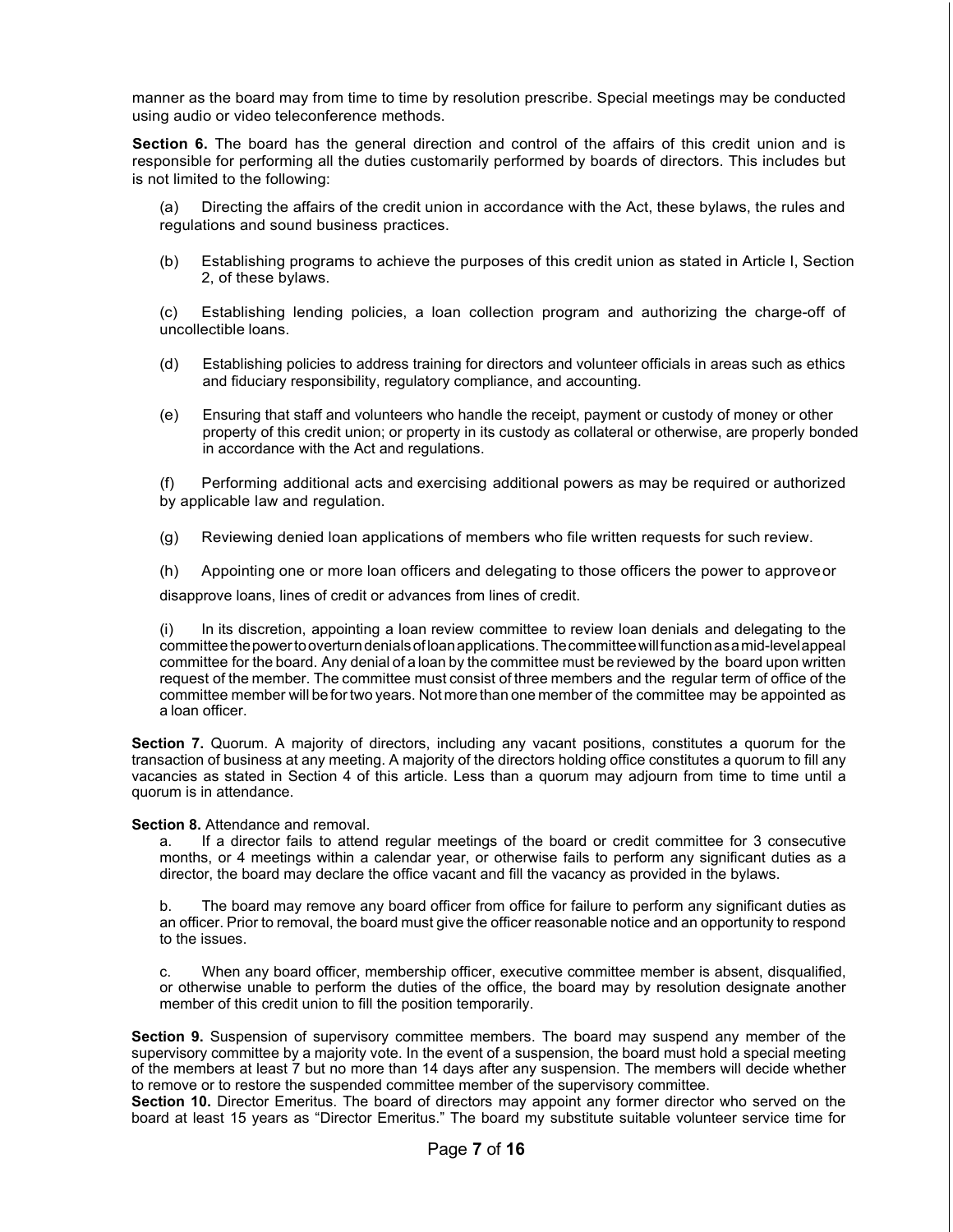some of the board service time provided the candidate has served at least 15 years on the board. The individuals appointed directors emeritus function as an advisory committee to the board of directors. Terms for directors emeritus are 3 years. The board may increase or decrease the number of directors emeritus, or shorten or extend any director emeritus's term, by resolution. Unless separately elected or appointed, directors emeritus are not members of any other committee of the credit union. Directors emeritus are not a member or officer of the board of directors; they may not vote on any matter before the board or any other committee of the credit union; they may not receive any compensation from the credit union; and they are not required to attend any meetings or authorized to perform any duties other than providing advice to the credit union's board, staff and other committees as needed.

#### **Article VII. Board Officers, Management Officials and Executive Committee**

**Section 1.** The board officers of this credit union are comprised of a chair, one or more vice chairs, a financial officer, andasecretary, allofwhom areelected by theboard and from their number. The board determines thetitle and rank of each board officer and records them in the addendum to this Article. One board officer, the Board Chair, may becompensated forservices asdetermined by the Board. If more than one vice chair is elected, the board determines their rank as first vice chair, second vice chair, and so on. The same person may hold the offices of financial officer and secretary. If a management official or assistant management official is permitted to serve on the board, he or she may not serve as the chair. Unless removed as provided in these bylaws, the board officers elected at the first meeting of the board hold office until the first meeting of the board following the first annual meeting of the members and until the election and qualification of their respective successors.

**Section 2.** Board officers elected at the meeting of the board next following the annual meeting of the members, which must be held not later than 7 days after the annual meeting, hold office for a term of 1 year and until the election and qualification of their respective successors: provided, however, that any person elected to fill a vacancy caused by the death, resignation, or removal of an officer is elected by theboard toserve only forthe unexpired term of such officer and until asuccessor isduly elected and qualified.

**Section 3.** The chair presides at all meetings of the members and at all meetings of the board, unless disqualified through suspension by the supervisory committee. The chair also performs such other duties as customarily appertain to the office of the chair or as may be directed to perform by resolution of the board not inconsistent with the Act and regulations and these bylaws.

**Section 4.** The board must approve all individuals who are authorized to sign all notes of this credit union and all checks, drafts, and other orders for disbursement of credit union funds.

**Section5.** Theranking vicechairhasandmay exercise allthepowers, authority, andduties of the chair during the chair's absence or inability toact.

**Section 6.** The financial officer manages this credit union under the control and direction of the board unless the board has appointed a management official to act as general manager. Subject to such limitations, controls and delegations as may be imposed by the board, the financial officer will:

(a) Have custody of all funds, securities, valuable papers, and other assets of this credit union.

(b) Provide and maintain full and complete records of all the assets and liabilities of this credit union in accordance with forms and procedures prescribed in regulations and other guidance approved by the Administration, including, for small credit unions, the Accounting Manual for Federal Credit Unions.

(c) Within 20 days after the close of each month, ensure that a financial statement showing the condition of this credit union as of the end of the month, including a summary of delinquent loans is prepared and submitted to the board and post a copy of such statement in a conspicuous place in the office of the credit union where it will remain until replaced by the financial statement for the next succeeding month.

(d) Ensure that such financial and other reports as the Administration may require are prepared and sent.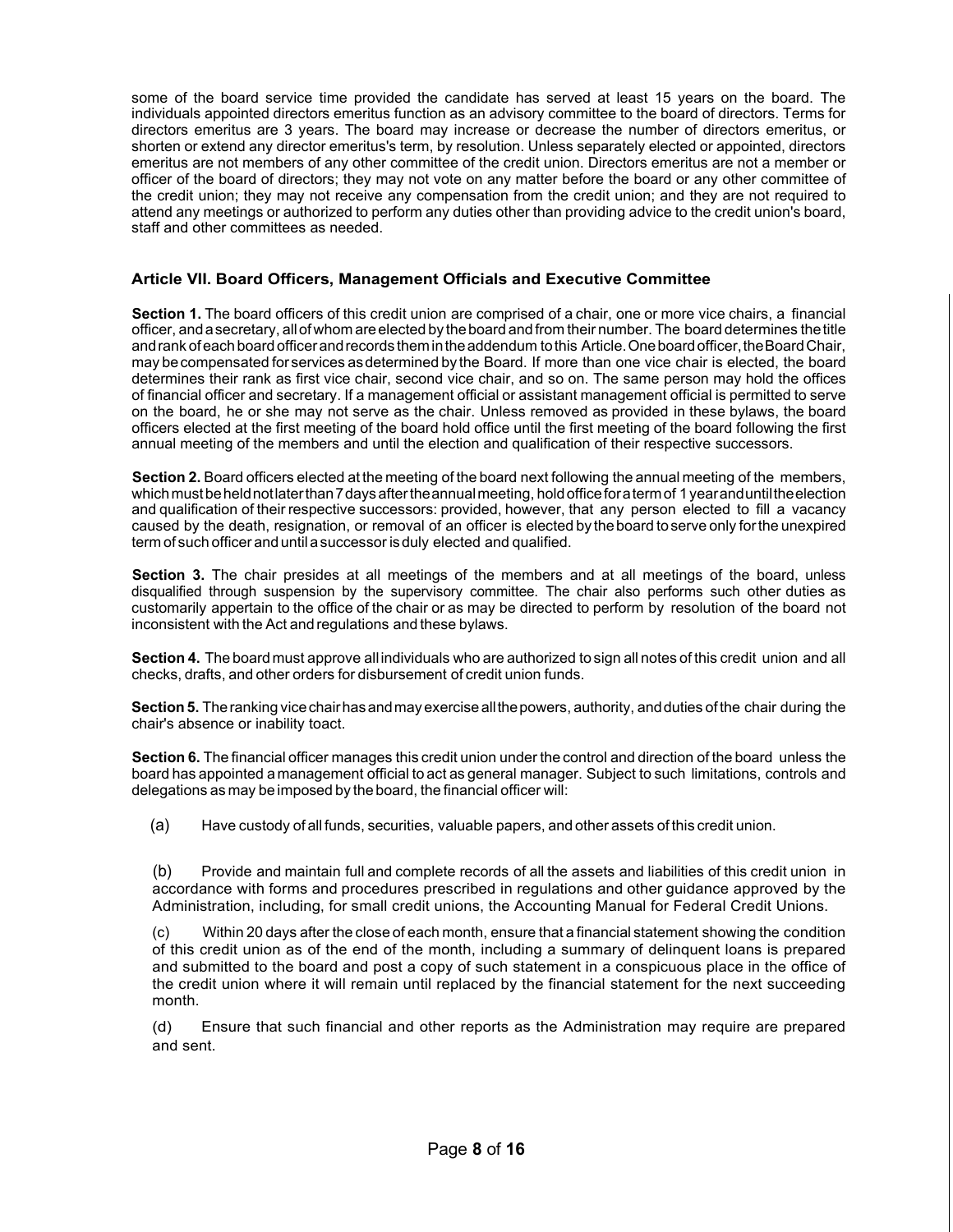(e) Within standards and limitations prescribed by the board, employ tellers, clerks, bookkeepers, and other office employees, and have the power to remove suchemployees.

(f) Perform such other duties as customarily appertain to the office of the financial officer or as may be directed to perform by resolution of the board not inconsistent with the Act, regulations, and these bylaws.

The board may employ one or more assistant financial officers, none of whom may also hold office as chair or vice chair, and may authorize them, under the direction of the financial officer, to perform any of the duties devolving on the financial officer, including the signing of checks. When designated by the board, any assistant financial officer may also act as financial officer during the financial officer's temporary absence or temporary inability to act.

**Section 7.** The board may appoint a management official who is under the direction and control of the board or of the financial officer as determined by the board. The management official may be assigned any or all of the responsibilities of the financial officer described in section 6 of this article. The board will determine the title and rank of each management official and record them in the addendum to this article. The board may employ one or more assistant management officials. The board may authorize assistant management officials under the direction of the management official, to perform any of the duties devolving on the management official, including the signing of checks. When designated by the board, any assistant management official may also act as management official during the management official's temporary absence or temporary inability to act.

**Section 8**. Board powers regarding employees. The board employs, fixes the compensation, and prescribes the duties of employees as necessary, and has the power to remove employees, unless it has delegated these powers to the financial officer or management official. Management does not have the power or duty to employ, prescribe the duties of, or remove necessary clerical and auditing assistance employed or used by the supervisory committee or remove any loan officer appointed by the credit committee. No official, who is not already a paid employee of this credit union, may become a paid employee of this credit union for a minimum of two years from the date the official terminates his or her position as a director or committee member, unless the employee position to be filled exists as a result of death or disability. The term "official" in this bylaw means a person who is a member of the board of directors, supervisory committee, or other volunteer committee established by the board of directors.

**Section 9.** Duties of secretary. The secretary prepares and maintains full and correct records of all meetings of the members and of the board. The secretary will prepare a record of each respective meeting within 7 days after its completion. The secretary must promptly inform the Administration in writing of any change in the address of the office of this credit union or the location of its principal records. The secretary provides the proper notice of all meetings of the members in the manner prescribed in these bylaws. The secretary also performs other duties as directed by resolution of the board that are not inconsistent with the Act, regulation, and these bylaws. The board may employ one or more assistant secretaries, none of whom may also hold office as chair, vice chair, or financial officer, and may authorize them under direction of the secretary to perform any of the duties assigned to the secretary.

**Section 10.** Executive committee. As authorized by the Act, the board may appoint an executive committee of not fewer than three directors to serve at its pleasure, to act for it with respect to the board's specifically delegated functions. When making delegations to the executive committee, the board must be specific with regard to the committee's authority and limitations related to the particular delegation. The board may also authorize any of the following to act upon membership applications under conditions the board and these bylaws may prescribe: an executive committee; a membership officer(s) appointed by the board from the membership, other than a board member paid as an officer; the financial officer; any assistant to the paid officer of the board or to the financial officer; or any loan officer. The board may not compensate the executive committee member or membership officer as such.

**Section 11.** The board may appoint an investment committee composed of not less than two, to serve at its pleasure to have charge of making investments under rules and procedures established by the board. No member of the investment committee may be compensated as such.

**Addendum:** The board must list the positions of the board officers and management officials of this credit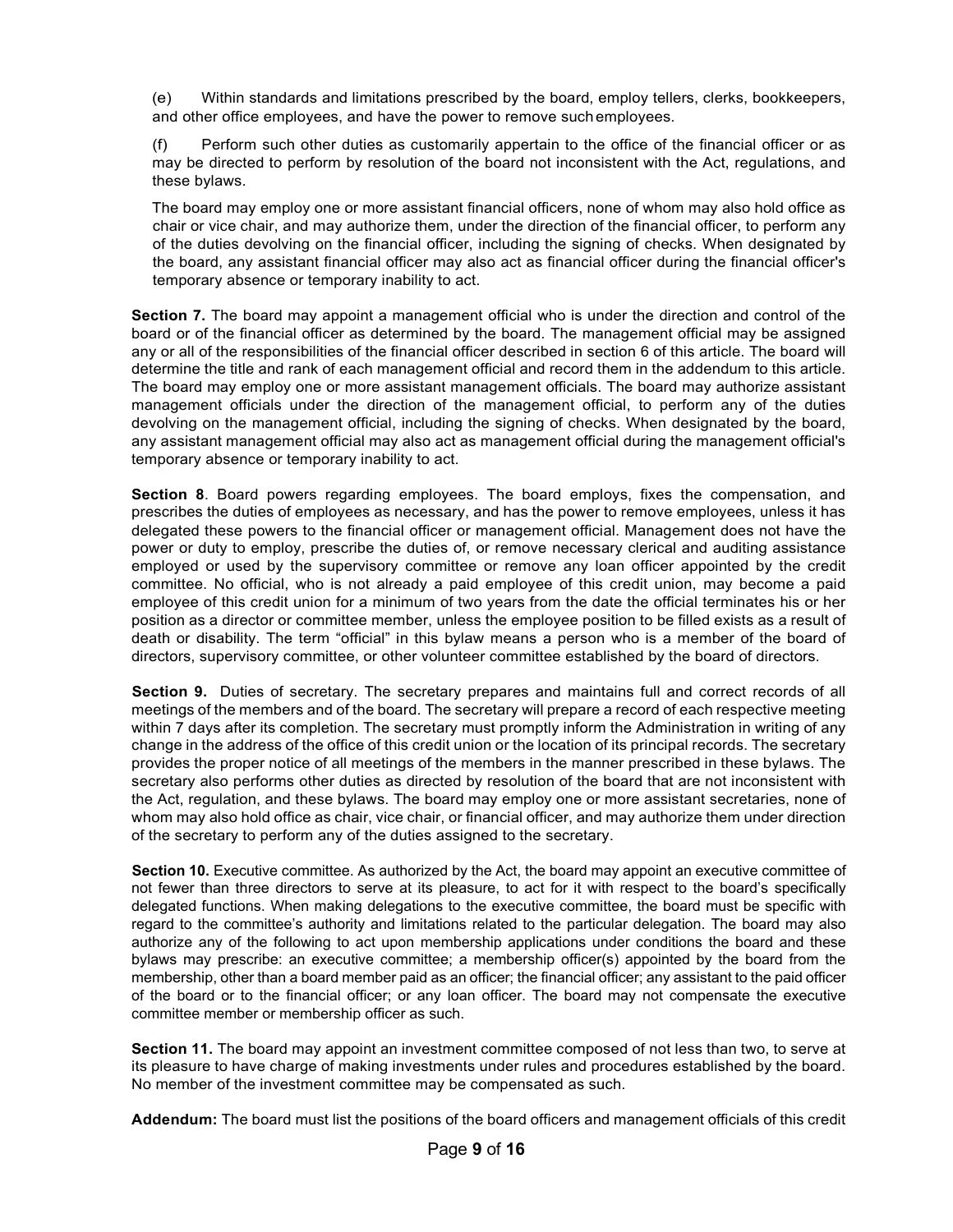union. This addendum is attached at the rear of the Bylaws.

#### **Article VIII. Loan Officers (No Credit Committee)**

**Section 1.** Records of loan officer; prohibition on loan officer disbursing funds. Each loan officer must maintain a record of each approved or not approved transaction within 7 days of the filing of the application or request. This record then becomes a part of the records of the credit union. No individual may disburse funds of this credit union for any application or share withdrawal that the individual has approved as a loan officer.

**Section 2.** Loan officer duties. For each loan, the loan officer must review the character and financial condition of the applicant and their surety, if any. The loan officer will ascertain the applicant's ability to fully and promptly repay the loan. The credit union may use an automated loan processing system to conduct this review, subject to the conditions set forth in Section 3, below. Where appropriate, the loan officer should provide, or refer applicants to, financial counseling assistance.

**Section 3.** Unapproved loans prohibited. The loan officer must approve all loans. Loan terms and rates must comply with applicable law and regulations. If the credit union uses an automated lending system, the loan officer must review all loan applications the system has denied, and review at least a sample of approved loans to screen for fraud and ensure the automated system is functioning within the lending policies the board has established.

**Section 4.** Lending procedures. The loan officer or automated lending system determine the required security, if any, and the terms of repayment for each application. All lending decisions and loan terms must comply with applicable law and regulation, these bylaws, and board policy. The security furnished must be adequate in quality and character as well as consistent with sound lending practices. When the credit union does not have the funds available to make all the loans requested, the loan officer should give preference, in all cases, to the smaller applications if the need and credit factors are nearly equal.

#### **Article IX. Supervisory Committee**

**Section 1.** Appointment and membership. The board appoints the supervisory committee from members of this credit union. One of the committee members may be a director other than the financial officer or the paid officer of the board. The board determines the number of members on the committee, which may not be fewer than 3 or more than 5. No member of the credit committee, if applicable, or employee of this credit union may be appointed to the committee. Terms of committee members are for periods of 1, 2, or 3 years as decided by the board. However, all terms are for the same number of years and until the appointment and qualification of successors. Terms are set and staggered at the beginning, or on the increase or decrease in the number of committee members so that approximately an equal number of terms expire at each annual meeting.

**Section 2**. Officers of supervisory committee. The supervisory committee members choose from their number a chair and a secretary. The secretary prepares, maintains, and has custody of all records of the committee's actions. The same person may hold the offices of chair and secretary.

**Section 3.** Duties of supervisory committee.

a.The supervisory committee makes, or arranges for, the audits, and prepares and submits the written reports required by the Act and regulations. The committee may employ and use the clerical and auditing assistance required to carry out its responsibilities. The committee may request the board to provide compensation for this assistance. It will prepare and forward to the Administration required reports.

b.If all director positions become vacant at once, the supervisory committee immediately assumes the role of the board of directors. The supervisory committee acting as the board must generally call and hold a special meeting to elect a board. That board will serve until the next annual meeting. They must hold the special meeting at least 7 but no more than 14 days after all director positions became vacant. Nominations for the board at the special meeting are by petition or from the floor. However, the supervisory committee may forego the special meeting if the next annual meeting will occur within 45 days after all the director positions become vacant.

c.The supervisory committee acting as the board may not act on policy matters. However, directors elected at a special meeting have the same powers as directors elected at the annual meeting.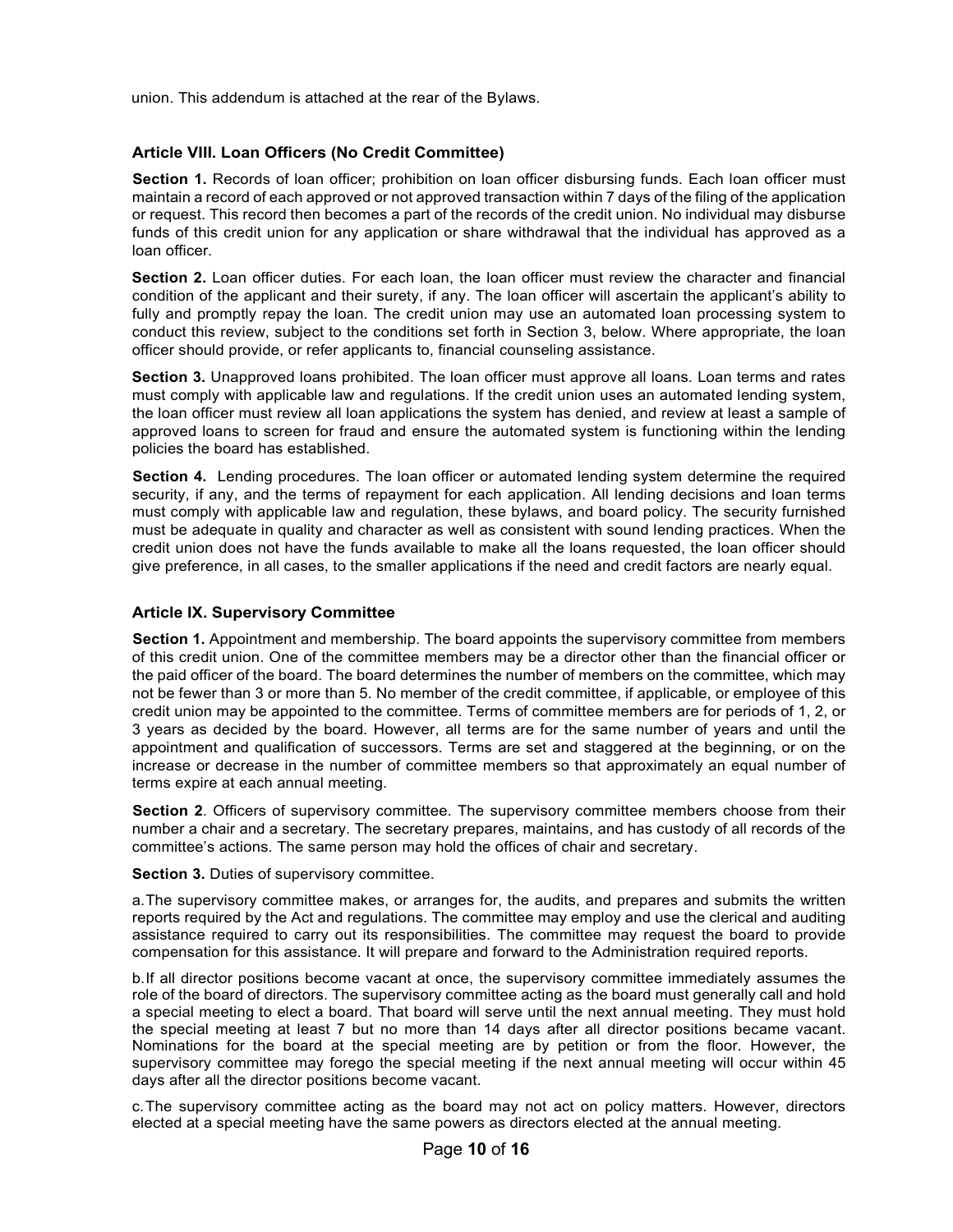**Section 4.** Verification of accounts. The supervisory committee will cause the verification of the accounts of members with the records of the financial officer from time to time and not less frequently than as required by the Act and regulations. The committee must maintain a record of this verification.

**Section 5.** Powers of supervisory committee—removal of directors and credit committee members. By unanimous vote, the supervisory committee may suspend any director, board officer, or member of the credit committee. In the event of a suspension, the supervisory committee must call a special meeting of the members to act on the suspension. They must hold the meeting at least 7 but no more than 14 days after the suspension. The chair of the committee acts as chair of the meeting unless the members select another person to act as chair.

**Section 6.** Powers of supervisory committee—special meetings. By majority vote, the supervisory committee may call a special meeting of the members to: consider any violation of the provisions of the Act, the regulations, the credit union's charter or bylaws; or to consider any practice of this credit union the committee deems to be unsafe or unauthorized.

#### **Article X. Reserved.**

#### **Article XI. Loans and Lines of Credit to Members**

**Section 1.** Loan purposes. The credit union may only make loan to members and for provident, business, or productive purposes in accordance with applicable law and regulations.

**Section 2.** Delinquency. Any member whose loan is delinquent may be required to pay a late charge as determined by the board of directors.

#### **Article XII.Dividends**

**Section 1.** Power of board to declare dividends. The board establishes dividend periods and declares dividends as permitted by the Act and applicable regulation.

#### **Article XIII. Reserved**

#### **Article XIV. Expulsion and Withdrawal**

**Section 1.** Expulsion procedure; expulsion or withdrawal does not affect members' liability or shares.

To expel a member, the credit union must:

- Call a special meeting of the members;
- Provide the member the opportunity to be heard; and
- Obtain a two-thirds vote of the members present at the special meeting.

The credit union may also expel a member under a nonparticipation policy given to each member that follows the requirements found in the Act. Expulsion or withdrawal does not relieve a member of any liability to this credit union. The credit union will pay all of their shares upon their expulsion or withdrawal less any amounts due to this credit union.

#### **Article XV. Minors**

**Section 1.** Shares may be issued in the name of a minor. Delaware State Law governs the rights of minors to transact business with this credit union and defines minor as any male or female who has not attained his or her eighteenth birthday.

#### **Article XVI. General**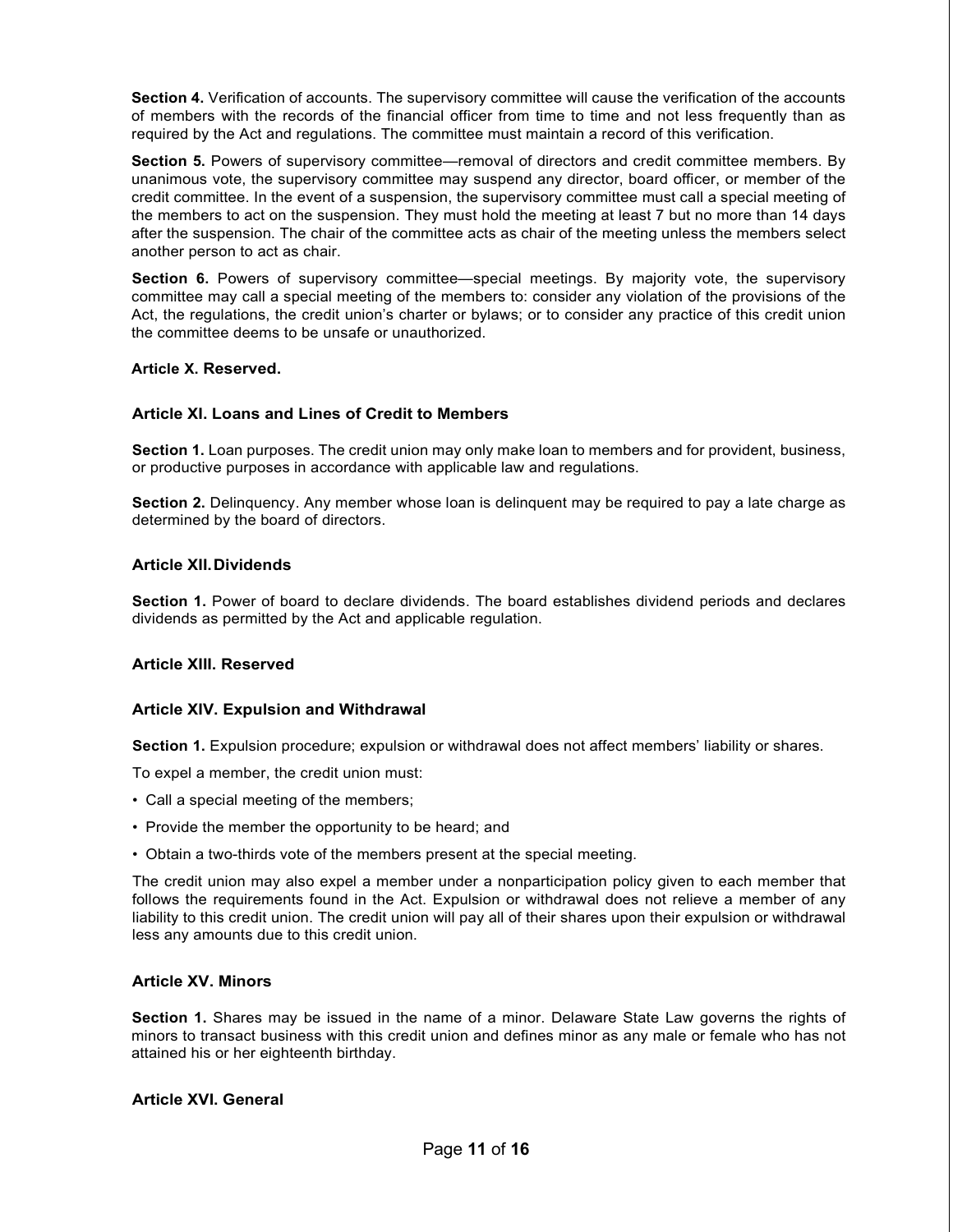**Section 1.** Compliance with law and regulation. The members, directors, officers, and employees of this credit union must exercise all power, authority, duties, and functions according to the provisions of these bylaws in strict conformity with the provisions of applicable law and regulations, and the credit union's charter and bylaws.

**Section 2.** Confidentiality. The officers, directors, members of committees and employees of this credit union must keep all member transactions and all information respecting their personal affairs in confidence, unless otherwise directed by state or federal law.

**Section 3.** Removal of directors and committee members. Notwithstanding any other provisions in these bylaws, any director or committee member of this credit union may be removed from office by the affirmative vote of a majority of the members present at a special meeting called for the purpose, but only after an opportunity has been given to be heard. If member votes at a special meeting result in the removal of all directors, the supervisory committee immediately becomes the temporary board of directors and must follow the procedures in Article IX, Section 3.

**Section 4.** Conflicts of interest prohibited. No director, committee member, officer, agent, or employee of this credit union may participate in any manner, directly or indirectly, in the consideration or determination of any question affecting his or her pecuniary or personal interest or the pecuniary interest of any corporation, partnership, or association (other than this credit union) in which he or she is directly or indirectly interested.

If the board receives a matter affecting any director's interest, the director must withdraw from the consideration or determination of that matter. If the remaining qualified directors present at the meeting plus the disqualified director or directors constitute a quorum, the remaining qualified directors, by majority vote, may exercise with respect to this matter all the powers of the board. In the event of the disqualification of any member of the credit committee, if applicable, or the supervisory committee, that committee member must withdraw from the deliberation or determination.

**Section 5.** Records. The board must preserve copies of the organization certificate of this credit union, its bylaws, any amendments to the bylaws, and any special authorizations by the Administration. The board must attach copies of the organization certificate and field of membership amendments as an appendix to these bylaws. The board must record all returns of nominations, elections, and proceedings of all regular and special meetings of the members and directors in the minutes of this credit union. The respective chair or presiding officer and the person serving as secretary of the meeting must sign all minutes of the meetings of the members, the board, and the committees. All copies and records maintained under this section may be stored physically or electronically provided that the information is readily accessible to the directors, committee members of this credit union, members, and the Administration. Moreover, signatures may be provided electronically where permissible under federal or state law.

**Section 6.** Availability of credit union records. All books of account and other records of this credit union must be available upon request at all times to the directors, committee members of this credit union, and members provided they have a proper purpose for obtaining the records. If this credit union maintains a website currently or in the future, the board must post the bylaws of this credit union on the website. The board must also make the charter and bylaws of this credit union available for inspection by any member, upon request. If the member requests a copy of the charter or bylaws, the board will provide a copy to the member. The board may provide this copy to the member in physical or electronic copy. If the member requests a physical copy, the board may charge a reasonable fee for the physical copy.

**Section 7.** Member contact information. Members must keep the credit union informed of their current mailing address or, if the member has elected to receive electronic communications, their current email address.

#### **Section 8.** Indemnification.

(a) The credit union shall indemnify, subject to the requirements of subsection (d) of this Section, any person who was or is a party or is threatened to be made a party to any threatened, pending or completed action, suit or proceeding, whether civil, criminal, administrative or investigative (other than an action by or in the right of the credit union), by reason of the fact that he/she is or was a Director of the credit union, or is or was a Director of the credit union serving at the request of the credit union as a director, officer, employee or agent of another credit union, partnership, joint venture, trust or other enterprise, against expenses (including attorneys' fees), judgments, fines and amounts paid in settlement actually and reasonably incU1Ted by the indemnitee in connection with such action, suit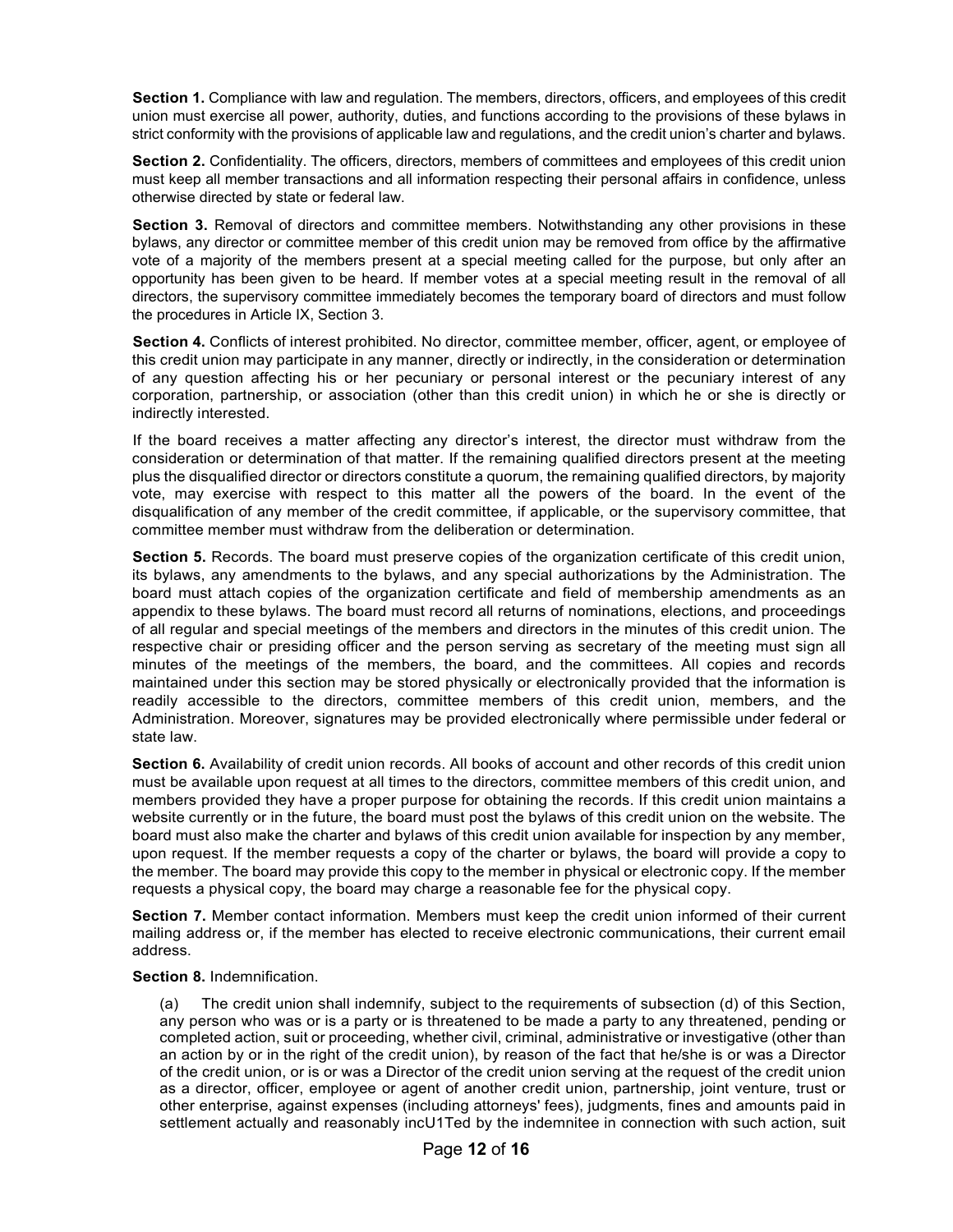or proceeding if he/she acted in good faith and in a manner he/she reasonably believed to be in or not opposed to the best interests of the credit union and, with respect to any criminal action or proceeding, had no reasonable cause to believe his/her conduct was unlawful. The termination of any action, suit or proceeding by judgment, order, settlement, conviction or upon a plea of nolo contendere or its equivalent, shall not, of itself, create a presumption that the person did not act in good faith and in a manner which he/she reasonably believed to be in or not opposed to the best interests of the members and, with respect to any criminal action or proceeding, had reasonable cause to believe that his/her conduct was unlawful.

(b) The credit union shall indemnify, subject to the requirements of subsection (d) of this Section, any person who was or is a party or is threatened to be made a party to any threatened, pending or completed action or suit by or in the right of the credit union to procure a judgment in its favor by reason of the fact that he/she is or was a Director of the credit union or is or was a Director serving at the request of the credit union as a director, officer, employee or agent of another credit union, partnership, joint venture, trust or other enterprise, against expenses (including attorneys' fees) actually and reasonably incurred by him in connection with the defense or settlement of such action or suit if he/she acted in good faith and in a manner he/she reasonably believed to be in or not opposed to the best interests of the members and except that no indemnification shall be made in respect of any claim, issue or matter as to which such person shall have been adjudged to be liable to the credit union unless and only to the extent that the Court of Chancery of the State of Delaware or the court in which such action or suit was brought shall determine upon application that, despite the adjudication of liability but in view of all the circumstances of the case, such person is fairly and reasonably entitled to indemnity for such expenses which the Court of Chancery of the State of Delaware or such other court shall deem proper.

To the extent that a Director has been successful on the merits or otherwise in defense of any action, suit or proceeding referred to in subsections (a) and (b) of this Section, or in defense of any claim, issue or matter therein, the credit union shall indemnify him/her against expenses (including attorneys' fees) actually and reasonably incurred by him in connection therewith.

(d) Any indemnification under subsections (a) and (b) of this Section (unless ordered by a court) shall be made by the credit union only as authorized in the specific case upon a determination that indemnification of the Director is proper in the circumstances because he/she has met the applicable standard of conduct set forth in subsections (a) and (b) of this Section. Such determination shall be made (1) by the Board of Directors by a majority vote of a quorum consisting of directors who were not parties to such action, suit or proceeding, or (2) if such a quorum is not obtainable, or, even if obtainable a quorum of disinterested directors so directs, by independent legal counsel in a written opinion, or (3) by the members.

(e) Expenses incurred by a director, officer, employee or agent in defending a civil or criminal action, suit or proceeding may be paid by the credit union in advance of the final disposition of such action, suit or proceeding upon receipt of an undertaking by or on behalf of such Director to repay such amount if it shall ultimately be determined that he/she is not entitled to be indemnified by the credit union as authorized in this Section provided, however, that such advancement as may be permitted herein shall not be afforded to civil or criminal actions, suit or proceeding brought by the Director against the credit union as a claimant, plaintiff, counter claimant, or cross claimant. Such expenses may be paid upon such terms and conditions, if any, as the Board of Directors deems appropriate.

(f) The indemnification and advancement of expenses provided by, or granted pursuant to, the other subsections of this Section shall not limit the credit union from providing any other indemnification or advancement of expenses permitted by law nor shall they be deemed exclusive of any other rights to which a person seeking indemnification or advancement of expenses may be entitled under any By-law, agreement, vote of members or disinterested directors or otherwise, both as to action in his/her official capacity and as to action in another capacity while holding such office.

(g) The credit union may purchase and maintain insurance on behalf of any person who is or was a Director, or is or was a Director serving at the request of the credit union as a director, officer, employee or agent of another credit union, partnership, joint venture, trust or other enterprise against any liability asserted against him and incurred by him in any such capacity, or arising out of his/her status as such, whether or not the credit union would have the power to indemnify him against such liability under the provisions of this Section.

(h) For the purposes of this Section, references to "the credit union" shall include, in addition to the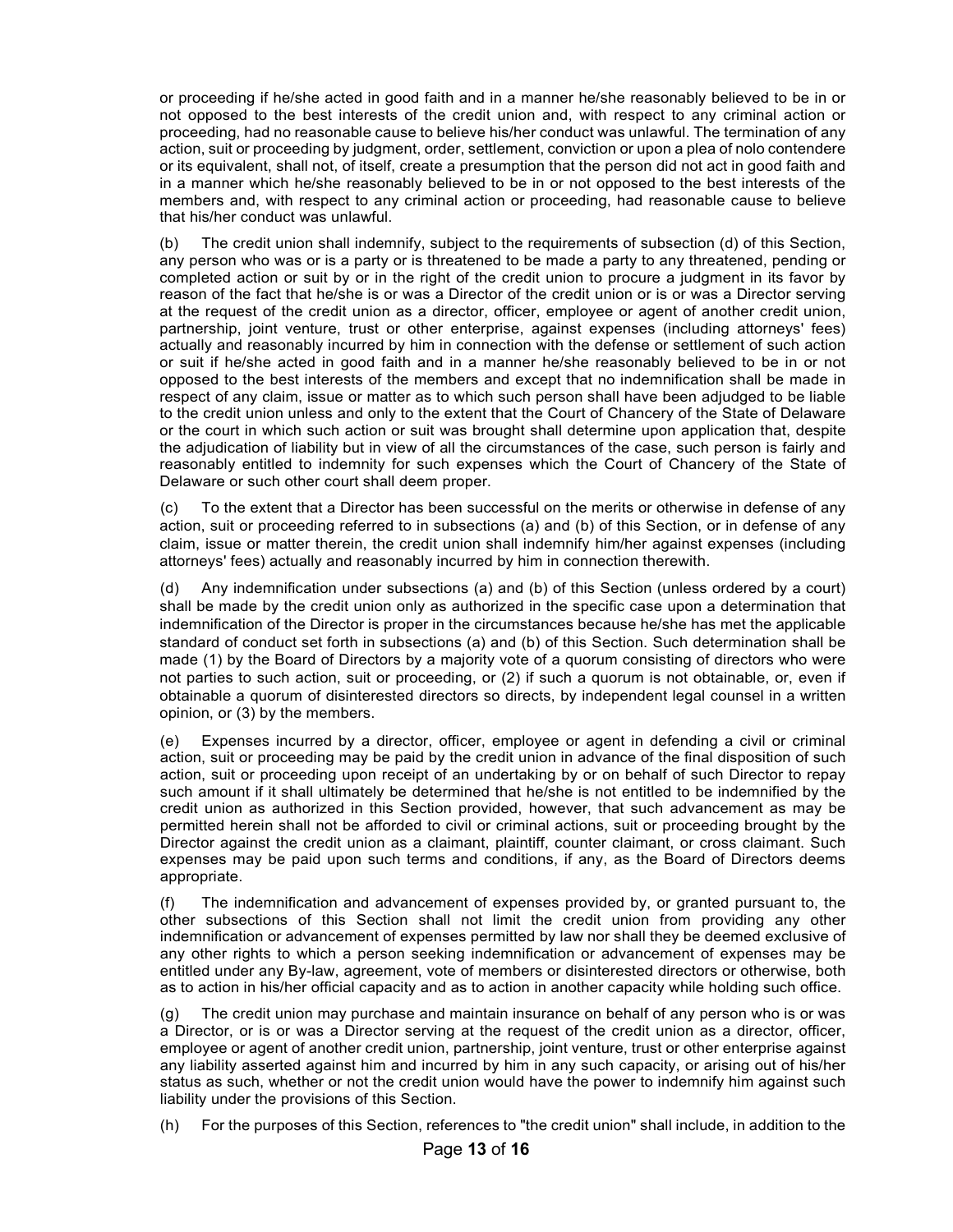resulting credit union, any constituent credit union (including any constituent of a constituent) absorbed in a consolidation or merger which, if its separate existence had continued, would have had power and authority to indemnify its directors, officers, employees or agents, so that any person who is or was a director, officer, employee or agent of such constituent credit union, or is or was serving at the request of such constituent credit union as a director, officer, employee or agent of another credit union, partnership, joint venture, trust or other enterprise, shall stand in the same position under the provisions of this Section with respect to the resulting or surviving credit union as he/she would have with respect to such constituent credit union if its separate existence had continued.

For purposes of this Section, references to "other enterprises" shall include employee benefit plans; references to "fines" shall include any excise taxes assessed on a person with respect to an employee benefit plan; and references to "serving at the request of the credit union" shall include any service of Director as a director, officer, employee or agent of the credit union which imposes duties on, or involves services by, such Director with respect to any employee benefit plan, its participants, or beneficiaries; and a person who acted in good faith and in a manner he/she reasonably believed to be in the interest of the participants and beneficiaries of an employee benefit plan shall be deemed to have acted in a manner "not opposed to the best interests of the credit union" as referred to in this Section.

(j) The indemnification and advancement of expenses provided by, or granted pursuant to, this Section shall, unless otherwise provided when authorized or ratified by the Board of Directors, continue as to a person who has ceased to be a director, officer, employee or agent of the credit union and shall inure to the benefit of the heirs, executors and administrators of such a person.

## **Article XVII. Amendments of Bylaws and Charter**

**Section 1.** Amendment procedures. The board may adopt amendments of these bylaws by an affirmative two-thirds vote of the directors. Written NCUA approval is required for the amendment of the bylaws to become effective. After adopting amendments, the credit union will update the bylaws posted on its website (if such credit union maintains a website) and ensure that members seeking to inspect the bylaws receive the most current version of the bylaws. To adopt amendments to the credit union's charter, board members must vote at a duly held meeting after receiving prior written notice of the meeting and a copy of the proposed amendment or amendments with the notice. Written NCUA approval is required for the amendment to the charter to become effective.

## **Article XVIII. Definitions**

**Section 1.** General definitions. When used in these bylaws the terms:

**"Act"** means the Federal Credit Union Act, as amended.

**"Administration"** means the National Credit Union Administration.

**"Agency"** means the Regional Director, the Director of the Office of National Examinations and Supervision, or the Director of the Office of Credit Union Resources and Expansion.

**"Applicable law and regulations"** means the Federal Credit Union Act and rules and regulations issued thereunder, or other applicable federal and state statutes and rules and regulations issued thereunder as the context indicates.

**"Board"** means board of directors of the federal credit union.

**"Board officers"** means:

- 1. "Chair" means Presiding Board officer, President of the Board, Presiding Board Officer, or Chairperson.
- 2. "Vice Chair" means Vice President.
- 3. "Financial Officer" means Treasurer.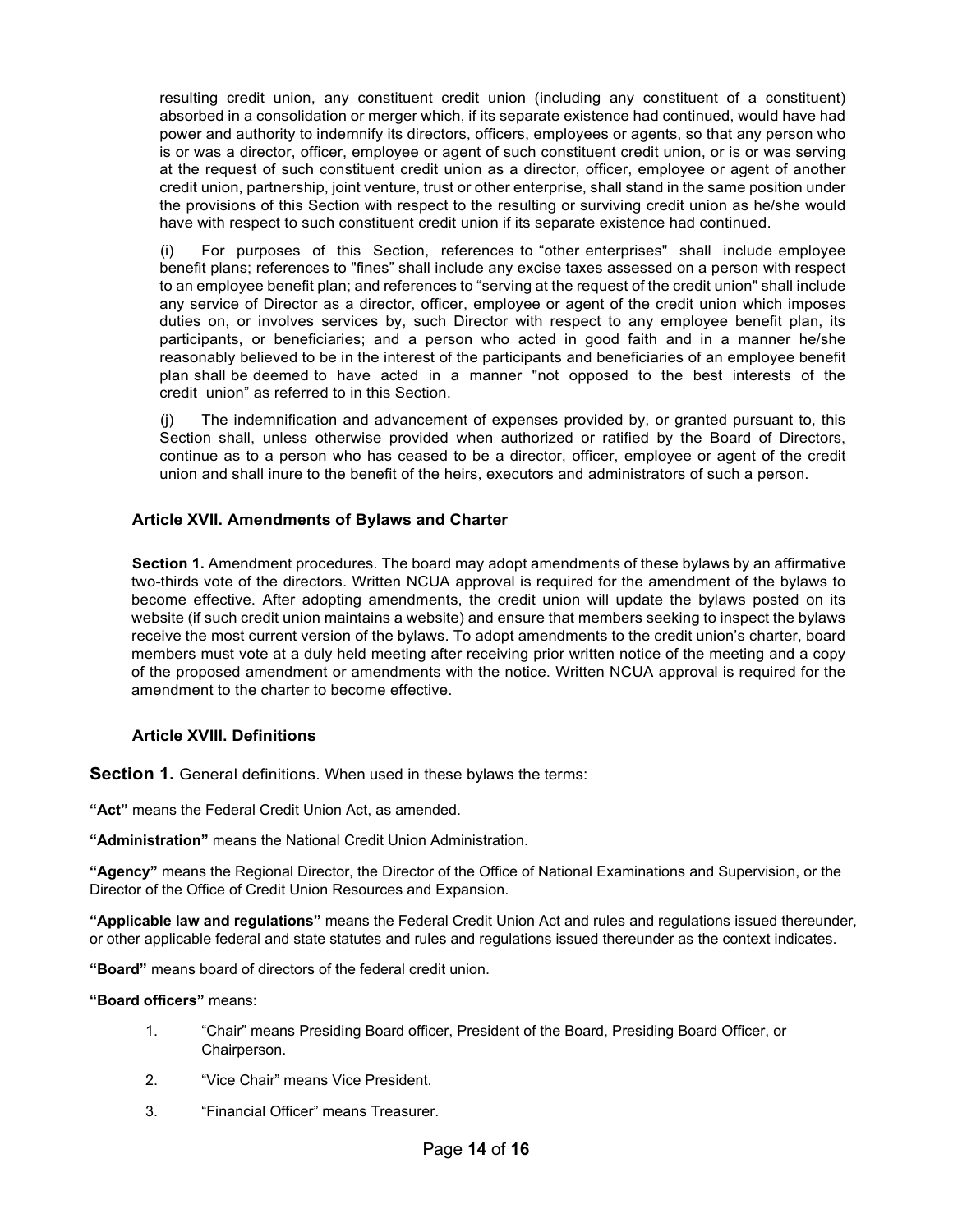- 4. "Secretary" means Recording Officer.
- 5. "Management Official" means General Manager, Manager, President, or Chief Executive Officer.

**"Charter"** means the approved organization certificate and field of membership issued by the National Credit Union Administration or one of its predecessors. It is the document that authorizes a group to operate as a credit union, defines the fundamental limits of its operating authority, and includes the persons the credit union is permitted to accept for membership.

**"Field of membership"** means the persons (including organizations and other legal entities) a credit union is permitted to accept for membership.

**"Immediate family member"** means spouse, child, sibling, parent, grandparent, grandchild, stepparents, stepchildren, stepsiblings, and adoptive relationships.

**"Loans"** means any type of loan product the credit union offers. This includes, but is not limited to, consumer loans, lines of credit, credit cards, member business loans, commercial loans, and real estate loans.

**"Management"** means the Board, Financial Officer, and Management Official.

**"Member"** means a person must:

- 1. Be eligible for membership under Section 5 of the charter.
- 2. Sign membership forms as approved by the credit union board.
- 3. Subscribe to at least one share (par value) of stock.
- 4. Pay the initial installment.
- 5. Pay an entrance fee, if required; and

6. Be eligible to vote upon reaching the minimum age the credit union establishes for voting and participation in the affairs of the credit union.

**"Membership Officer"** means a majority of the board of directors, a majority of the members of a duly authorized executive committee, or an individual(s) appointed by the board of directors to serve as such.

**"NCUA Board"** means the Board of the National Credit Union Administration.

**"Person in the same household"** means an individual living in the same residence maintaining a single economic unit.

**"Regulation"** or **"regulations"** means rules and regulations issued by the NCUA Board.

**"Share"** or **"shares"** means all classes of shares and share certificates that may be held in accordance with applicable law and regulations.

Chairman of the Board **Secretary of the Board** Secretary of the Board